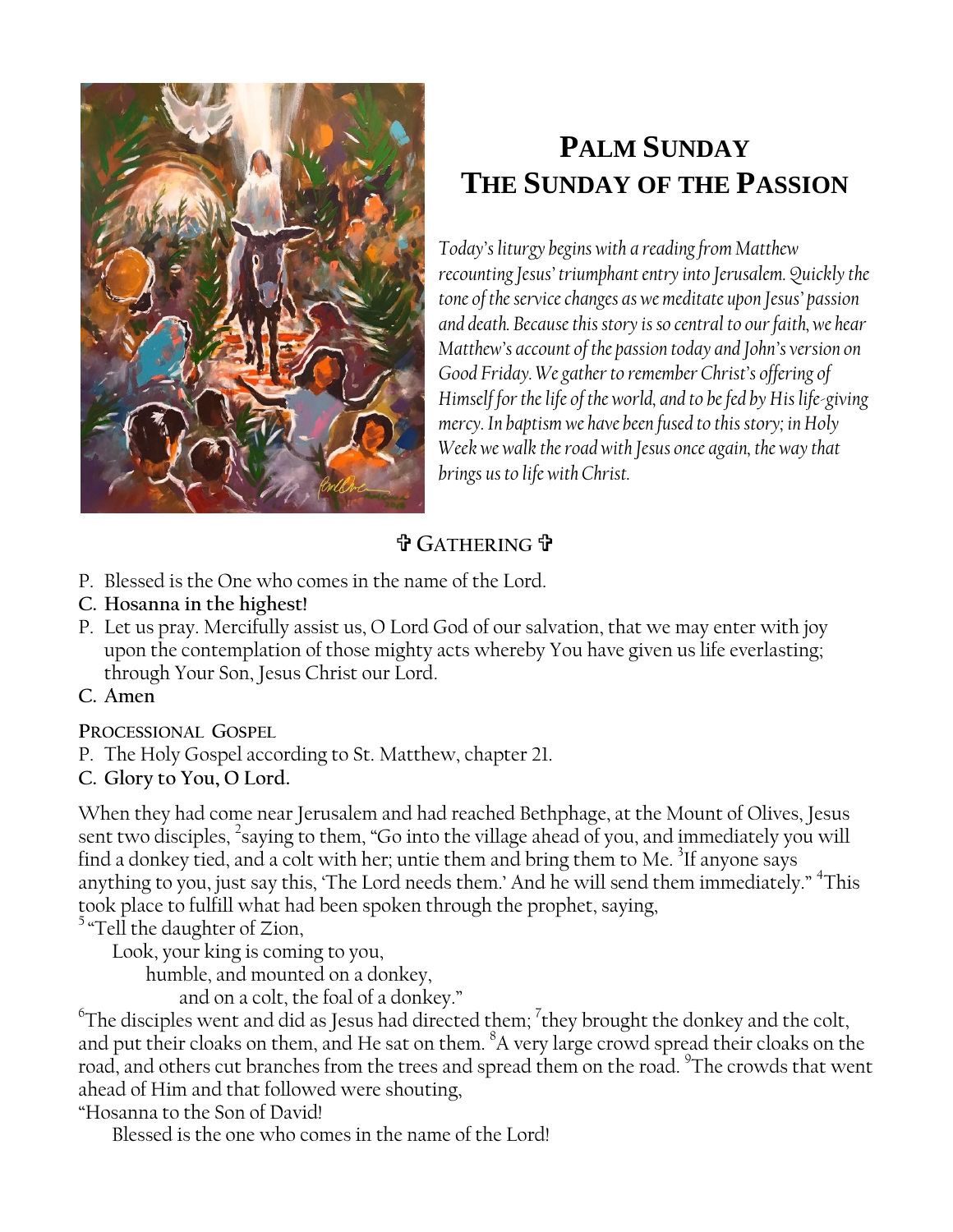Hosanna in the highest heaven!"

 $^{10}$ When He entered Jerusalem, the whole city was in turmoil, asking, "Who is this?"  $^{11}$ The crowds were saying, "This is the prophet Jesus of Nazareth in Galilee."

- P. The Gospel of the Lord.
- **C. Praise to You, O Christ.**

## **BLESSING OF THE PALMS**

- P. The Lord be with you.
- C. **And also with you.**
- P. Let us give thanks to the Lord our God.
- C. **It is right to give Him thanks and praise.**
- P. We praise and thank You, O God, for the great acts of love by which You have redeemed us through Your Son, Jesus Christ our Lord. On this day He entered the holy city of Jerusalem in triumph, and was acclaimed Son of David and King of kings by those who scattered their garments and branches of palm in his path. We ask that You bless these branches and those who bear them, and grant that we may ever hail Him as our Lord and King and follow Him with perfect confidence; through the same Jesus Christ, our Lord, Who lives and reigns with You and the Holy Spirit, one God, now and forever.
- **C. Amen**

*Written by Theodulph, bishop of Orleans, on Palm Sunday in 821, these words have been sung by Christians for over 1,000 years to proclaim the beginning of Holy Week.*

## **OPENING HYMN** *All Glory, Laud, and Honor*

## *Refrain*

All glory, laud, and honor to You, Redeemer, King, to Whom the lips of children made sweet hosannas ring.

- 1. You are the king of Israel and David's royal Son, now in the Lord's name coming, our King and Blessed One. *Refrain*
- 2. The multitude of pilgrims with palms before You went. Our praise and prayer and anthems before You we present. *Refrain.*
- 3. To You, before Your passion, they sang their hymns of praise. To You, now high exalted, our melody we raise. *Refrain*
- 4. Their praises You accepted; accept the prayers we bring, great Author of all goodness, O good and gracious King. *Refrain*
- P. Blessed is He who comes in the name of the Lord!
- **C. Hosanna in the highest heaven!**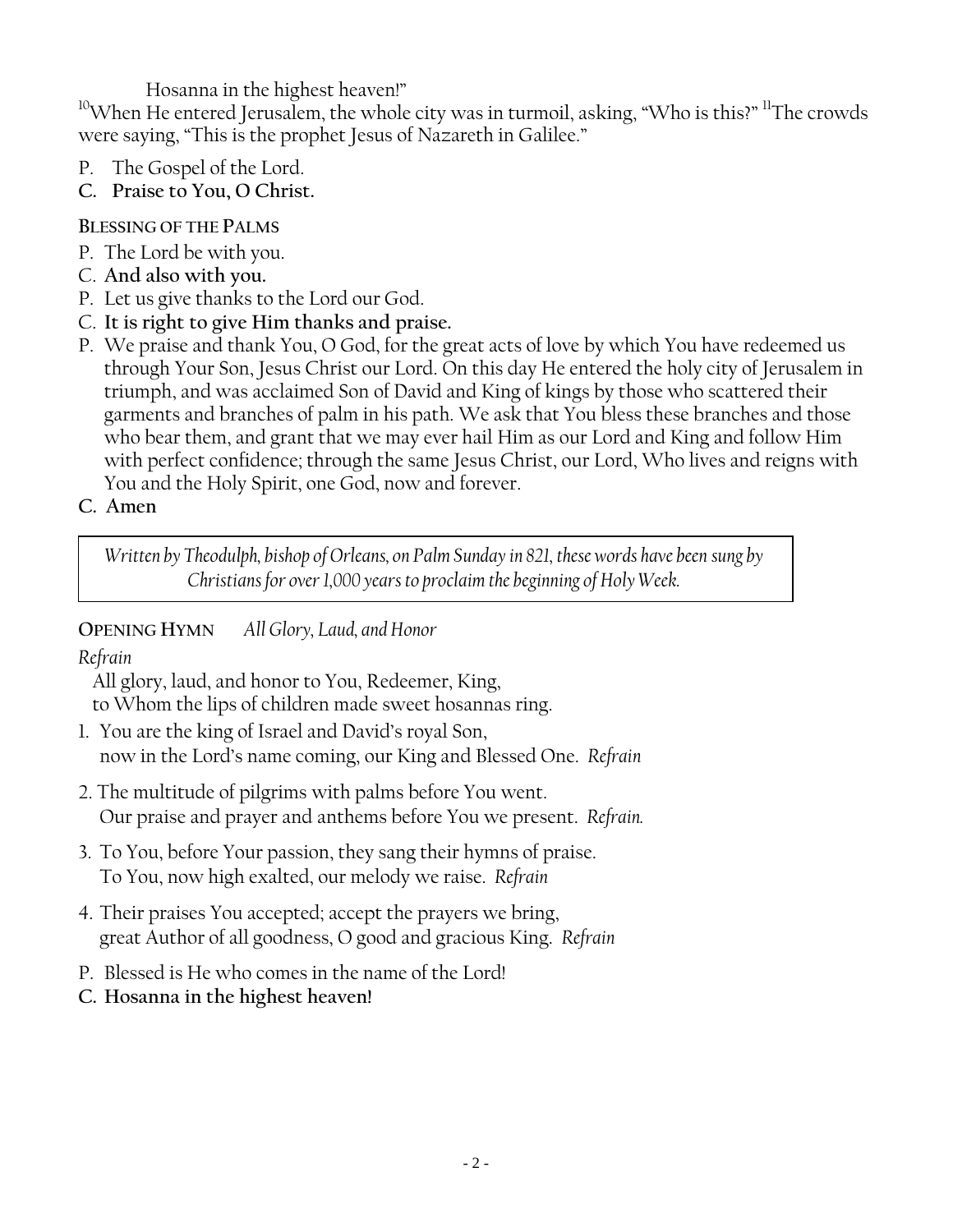*Our worship now turns the page, from celebration with pilgrimage and parade to the contemplation of Christ's suffering and death. Celebration without contemplation is hollow; suffering without acclamation is deadly. By moving through the Palm Procession into Passion Sunday, our worship models the two-sided truth of the salvation that Christ offers the world. Each Sunday we proclaim that in His death is our life, and on this Sunday we enact that mystery as fully as we can.*

#### **PRAYER OF THE DAY**

P. Everlasting God, in Your endless love for us, You sent our Lord Jesus Christ to take on our nature and to suffer death on the cross. In Your mercy enable us to share in His obedience to Your will and in the glorious victory of His resurrection. We pray in the name of Your Son, Jesus Christ our Lord, Who lives and reigns with You and the Holy Spirit, one God, now and forever.

**C. Amen.**

## **WORD**

#### **FIRST READING:** Isaiah 50:4-9

*This text, the third of the Servant Songs, speaks of the servant's obedience in the midst of persecution. Christians have seen in this ancient Hebrew poem a way to think of Christ, enduring His passion and readying for His death.*

The Lord God has given me the tongue of a teacher, that I may know how to sustain the weary with a word. Morning by morning He wakens—wakens my ear to listen as those who are taught.  $^5$  The Lord God has opened my ear, and I was not rebellious, I did not turn backward.  $^6$  I gave my back to those who struck me, and my cheeks to those who pulled out the beard; I did not hide my face from insult and spitting. <sup>7</sup> The Lord God helps me; therefore I have not been disgraced; therefore I have set my face like flint, and I know that I shall not be put to shame;  $^8$  He who vindicates me is near. Who will contend with me? Let us stand up together. Who are my adversaries? Let them confront me. <sup>9</sup> It is the Lord God who helps me; who will declare me guilty? All of them will wear out like a garment; the moth will eat them up.

L. The Word of the Lord. **C. Thanks be to God.**

#### **PSALM 31:9-16**

*It is as if we join with Christ and with all who are suffering as we describe our distress and beg God to rescue us.*

Have mercy on me, O LORD, for I am in trouble;

my eye is consumed with sorrow, and also my throat and my belly.

**<sup>10</sup>For my life is wasted with grief, and my years with sighing;**

**my strength fails me because of affliction, and my bones are consumed.**

 $11$ I have become a reproach to all my enemies and even to my neighbors, a dismay to those of my acquaintance;

when they see me in the street they avoid me.

**<sup>12</sup>I am forgotten like a dead man, out of mind;**

**I am as useless as a broken pot.** 

 $13$ For I have heard the whispering of the crowd; fear is all around;

they put their heads together against me; they plot to take my life.

**<sup>14</sup>But as for me, I have trusted in You, O LORD.**

**I have said, "You are my God.**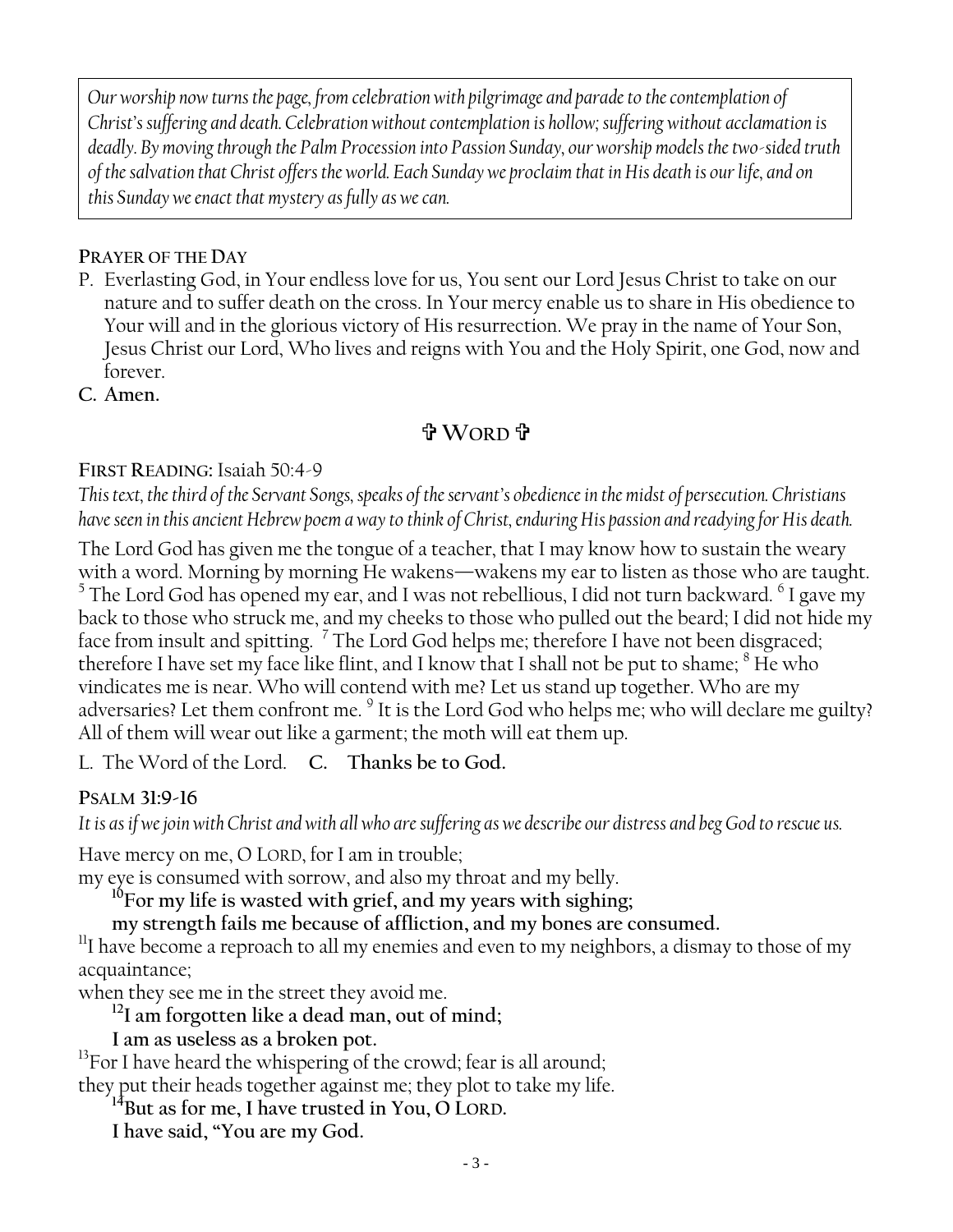<sup>15</sup>My times are in Your hand;

rescue me from the hand of my enemies, and from those who persecute me.

**<sup>16</sup>Make Your face to shine upon Your servant,**

**and in Your lovingkindness save me."**

**SECOND READING:** Philippians 2:5-11

*Considered to be an early Christian creed and summarizing the intent of Passion Sunday, this passage proclaims the whole story of Jesus Christ, Who became human, suffered death on the cross and was exalted by God as our Lord.*

Let the same mind be in you that was in Christ Jesus,  $<sup>6</sup>$  Who, though He was in the form of God,</sup> did not regard equality with God as something to be exploited, <sup>7</sup> but emptied Himself, taking the form of a slave, being born in human likeness. And being found in human form, <sup>8</sup> He humbled himself and became obedient to the point of death – even death on a cross. <sup>9</sup> Therefore God also highly exalted Him and gave Him the name that is above every name,  $^{10}$  so that at the name of Jesus every knee should bend, in heaven and on earth and under the earth, <sup>11</sup> and every tongue should confess that Jesus Christ is Lord, to the glory of God the Father.

L. The Word of the Lord. **C. Thanks be to God.**

**GOSPEL ACCLAMATION** *(All together)*



Christ humbled Himself and became obedient to the point of death – even death | on a cross. Therefore God also exalted Him and gave Him the name that is above | every name.

**\***

#### **HOLY GOSPEL:** St. Luke 22:14—23:56

*The story of Jesus' crucifixion in Matthew's gospel emphasizes his rejection by the political and religious*  institutions of the day. But the events surrounding his death show that he overcame the powers of death. Even the *soldiers who crucify him recognize him as "the Son of God.*

<sup>30</sup> After dinner, when they had sung the hymn, they went out to the Mount of Olives.

<sup>31</sup>Then Jesus said to them, "You will all become deserters because of Me this night; for it is written,

'I will strike the shepherd, and the sheep of the flock will be scattered.'

 $32$ But after I am raised up, I will go ahead of you to Galilee."  $33$ Peter said to Him, "Though all become deserters because of You, I will never desert You." <sup>34</sup>Jesus said to him, "Truly I tell you, this very night, before the cock crows, you will deny Me three times." <sup>35</sup>Peter said to Him, "Even though I must die with You, I will not deny You." And so said all the disciples.

 $^{36}$ Then Jesus went with them to a place called Gethsemane; and He said to His disciples, "Sit here while I go over there and pray."  $^{37}$ He took with Him Peter and the two sons of Zebedee, and began to be grieved and agitated.  $^{38}$  Then He said to them, "I am deeply grieved, even to death; remain here, and stay awake with Me." <sup>39</sup>And going a little farther, He threw Himself on the ground and prayed, "My Father, if it is possible, let this cup pass from Me; yet not what I want but what You want." <sup>40</sup>Then He came to the disciples and found them sleeping; and He said to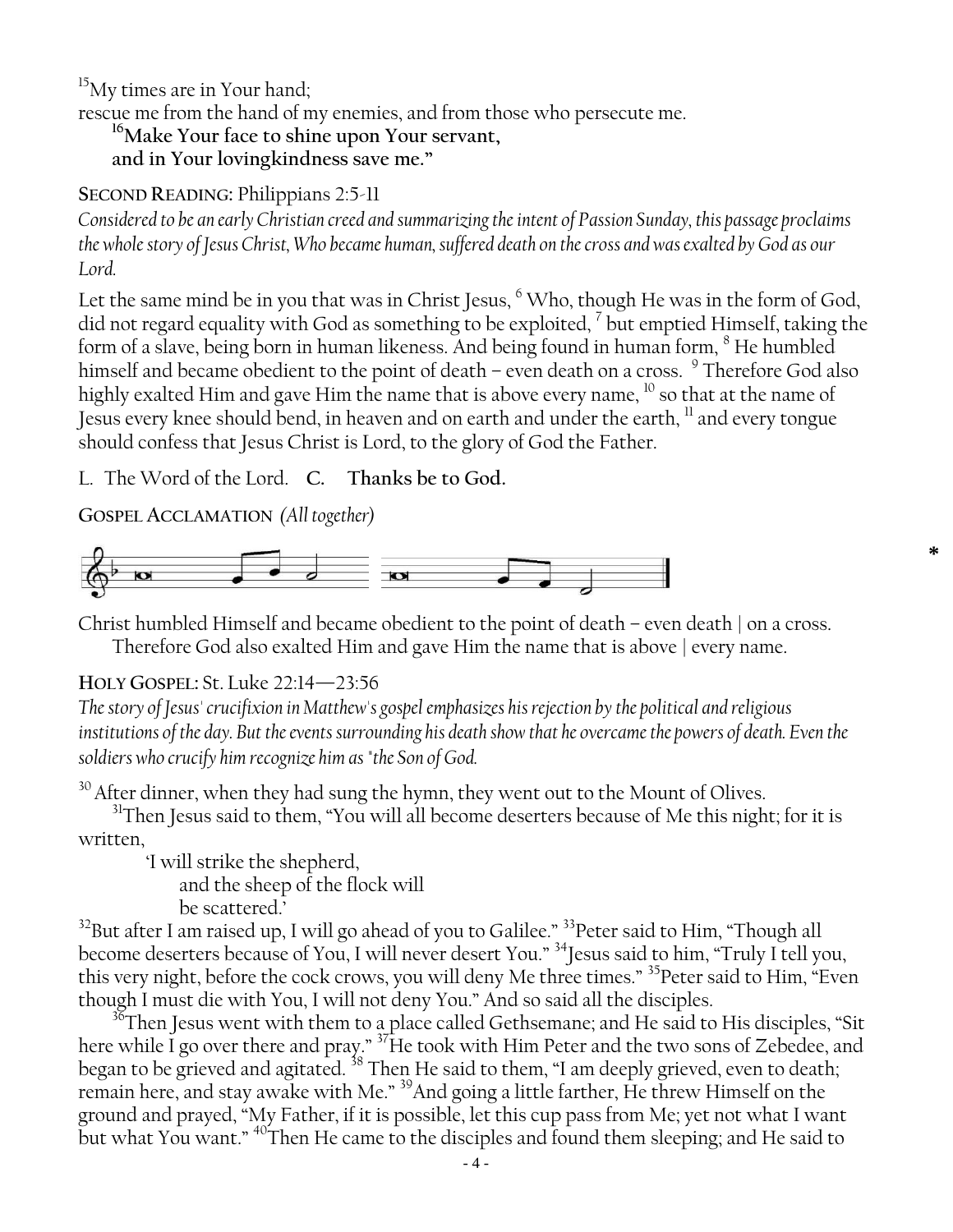Peter, "So, could you not stay awake with Me one hour?<sup>41</sup> Stay awake and pray that you may not come into the time of trial; the spirit indeed is willing, but the flesh is weak."  $42$ Again He went away for the second time and prayed, "My Father, if this cannot pass unless I drink it, Your will be done."<sup>43</sup>Again He came and found them sleeping, for their eyes were heavy.<sup>44</sup>So leaving them again, He went away and prayed for the third time, saying the same words. <sup>45</sup>Then He came to the disciples and said to them, "Are you still sleeping and taking your rest? See, the hour is at hand, and the Son of Man is betrayed into the hands of sinners. <sup>46</sup>Get up, let us be going. See, My betrayer is at hand."

 $47$ While He was still speaking, Judas, one of the twelve, arrived; with him was a large crowd with swords and clubs, from the chief priests and the elders of the people. <sup>48</sup>Now the betrayer had given them a sign, saying, "The one I will kiss is the man; arrest Him." <sup>49</sup>At once he came up to Jesus and said, "Greetings, Rabbi!" and kissed Him. <sup>50</sup>Jesus said to him, "Friend, do what you are here to do." Then they came and laid hands on Jesus and arrested Him. <sup>51</sup>Suddenly, one of those with Jesus put his hand on his sword, drew it, and struck the slave of the high priest, cutting off his ear. <sup>52</sup>The Jesus said to him, "Put your sword back into its place; for all who take the sword will perish by the sword. <sup>53</sup>Do you think that I cannot appeal to My Father, and He will at once send Me more than twelve legions of angels?<sup>54</sup>But how then would the scriptures be fulfilled, which say it must happen in this way?" <sup>55</sup>At that hour Jesus said to the crowds, "Have you come out with swords and clubs to arrest Me as though I were a bandit? Day after day I sat in the temple teaching, and you did not arrest Me.  $56$ But all this has taken place, so that the scriptures of the prophets may be fulfilled." Then all the disciples deserted Him and fled.

 $^{57}$ Those who had arrested Jesus took Him to Caiaphas the high priest, in whose house the scribes and the elders had gathered. <sup>58</sup>But Peter was following Him at a distance, as far as the courtyard of the high priest; and going inside, he sat with the guards in order to see how this would end. <sup>59</sup>Now the chief priests and the whole council were looking for false testimony against Jesus so that they might put Him to death, <sup>60</sup>but they found none, though many false witnesses came forward. At last two came forward <sup>61</sup>and said, "This fellow said, 'I am able to destroy the temple of God and to build it in three days.' "<sup>62</sup>The high priest stood up and said, "Have you no answer? What is it that they testify against You? <sup>63</sup>But Jesus was silent. Then the high priest said to Him, "I put You under oath before the living God, tell us if You are the Messiah, the Son of God."  $64$ Jesus said to him, "You have said so. But I tell you,

From now on you will see the Son of Man

seated at the right hand of Power

and coming on the clouds of heaven."

 $65$ Then the high priest tore his clothes and said, "He has blasphemed! Why do we still need witnesses? You have now heard His blasphemy. <sup>66</sup>What is your verdict?" They answered, "He deserves death." <sup>67</sup>Then they spat in His face and struck Him; and some slapped Him, <sup>68</sup> saying, "Prophesy to us, You Messiah! Who is it that struck You?"

 $^{69}$ Now Peter was sitting outside in the courtyard. A servant-girl came to him and said, "You also were with Jesus the Galilean." <sup>70</sup>But he denied it before all of them, saying, "I do not know what you are talking about." <sup>71</sup>When he went out to the porch, another servant-girl saw him, and she said to the bystanders, "This man was with Jesus of Nazareth." <sup>72</sup>Again he denied it with an oath, "I do not know the man." <sup>73</sup> After a little while the bystanders came up and said to Peter, "Certainly you are also one of them, for your accent betrays you." <sup>74</sup>Then he began to curse, and he swore an oath, "I do not know the man!" At that moment the cock crowed. <sup>75</sup>Then Peter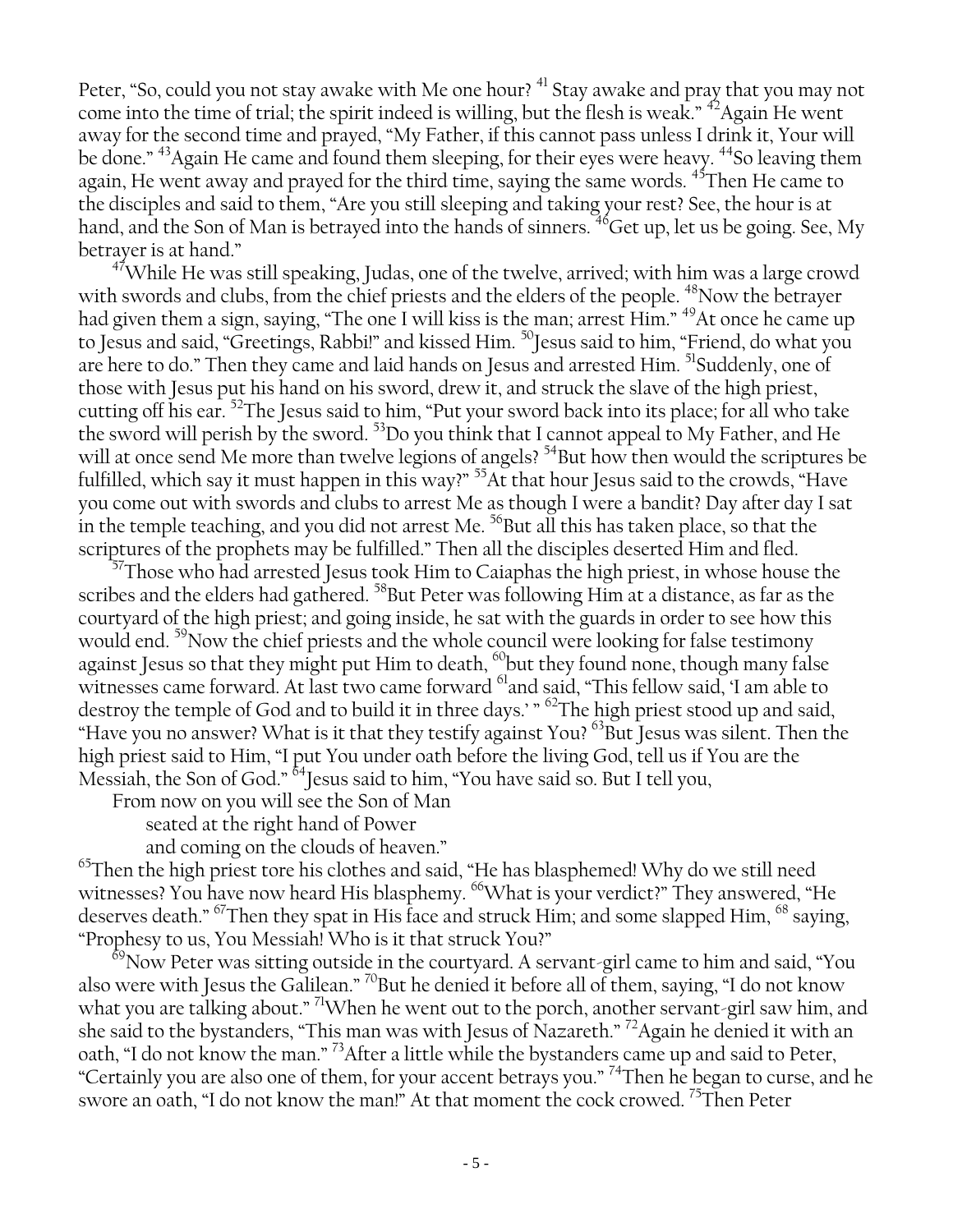remembered what Jesus had said: "Before the cock crows, you will deny me three times." And he went out and wept bitterly.

<sup>27:1</sup>When morning came, all the chief priests and the elders of the people conferred together against Jesus in order to bring about His death. <sup>2</sup>They bound Him, led Him away, and handed Him over to Pilate the governor.

<sup>3</sup>When Judas, His betrayer, saw that Jesus was condemned, he repented and brought back the thirty pieces of silver to the chief priests and the elders. <sup>4</sup>He said, "I have sinned by betraying innocent blood." But they said, "What is that to us? See to it yourself." <sup>5</sup> Throwing down the pieces of silver in the temple, he departed; and he went and hanged himself. <sup>6</sup>But the chief priests, taking the pieces of silver, said, "It is not lawful to put them into the treasury, since they are blood money." After conferring together, they used them to buy the potter's field as a place to bury foreigners. <sup>8</sup>For this reason that field has been called the Field of Blood to this day. <sup>9</sup>Then was fulfilled what had been spoken through the prophet Jeremiah, "And they took the thirty pieces of silver, the price of the one on whom a price had been set, on whom some of the people of Israel had set a price,  $^{10}$ and they gave them for the potter's field, as the Lord commanded me."

<sup>11</sup>Now Jesus stood before the governor; and the governor asked Him, "Are You the King of the Jews?" Jesus said, "You say so." <sup>12</sup>But when He was accused by the chief priests and elders, He did not answer. <sup>13</sup>Then Pilate said to Him, "Do you not hear how many accusations they make against You?" <sup>14</sup>But He gave him no answer, not even to a single charge, so that the governor was greatly amazed.

<sup>15</sup>Now at the festival the governor was accustomed to release a prisoner for the crowd, anyone whom they wanted.  $^{16}$ At that time they had a notorious prisoner, called Jesus Barabbas.  $17$ So after they had gathered, Pilate said to them, "Whom do you want me to release for you, Jesus Barabbas or Jesus Who is called the Messiah?" <sup>18</sup>For he realized that it was out of jealousy that they had handed Him over. <sup>19</sup>While he was sitting on the judgment seat, his wife sent word to him, "Have nothing to do with that innocent man, for today I have suffered a great deal because of a dream about Him." <sup>20</sup>Now the chief priests and the elders persuaded the crowds to ask for Barabbas and to have Jesus killed. <sup>21</sup>The governor again said to them, "Which of the two do you want me to release for you?" And they said, "Barabbas." <sup>22</sup>Pilate said to them, "Then what should I do with Jesus Who is called the Messiah?" All of them said, "Let Him be crucified!" <sup>23</sup>Then he asked, "Why, what evil has He done?" But they shouted all the more, "Let Him be crucified!"

 $^{24}$ So when Pilate saw that he could do nothing, but rather that a riot was beginning, he took some water and washed his hands before the crowd, saying, "I am innocent of this man's blood; see to it yourselves." <sup>25</sup>Then the people as a whole answered, "His blood be on us and on our children!" <sup>26</sup>So he released Barabbas for them; and after flogging Jesus, he handed Him over to be crucified.

 $27$ Then the soldiers of the governor took Jesus into the governor's headquarters, and they gathered the whole cohort around Him. <sup>28</sup>They stripped Him and put a scarlet robe on Him,  $^{29}$ and after twisting some thorns into a crown, they put it on His head. They put a reed in His right hand and knelt before Him and mocked Him, saying, "Hail, King of the Jews!" <sup>30</sup>They spat on Him, and took the reed and struck Him on the head. <sup>31</sup>After mocking Him, they stripped Him of the robe and put His own clothes on Him. Then they led Him away to crucify Him.

 $32\text{As}$  they went out, they came upon a man from Cyrene named Simon; they compelled this man to carry His cross.<sup>33</sup>And when they came to a place called Golgotha (which means Place of a Skull), <sup>34</sup>they offered Him wine to drink, mixed with gall; but when He tasted it, He would not drink it. <sup>35</sup>And when they had crucified Him, they divided His clothes among themselves by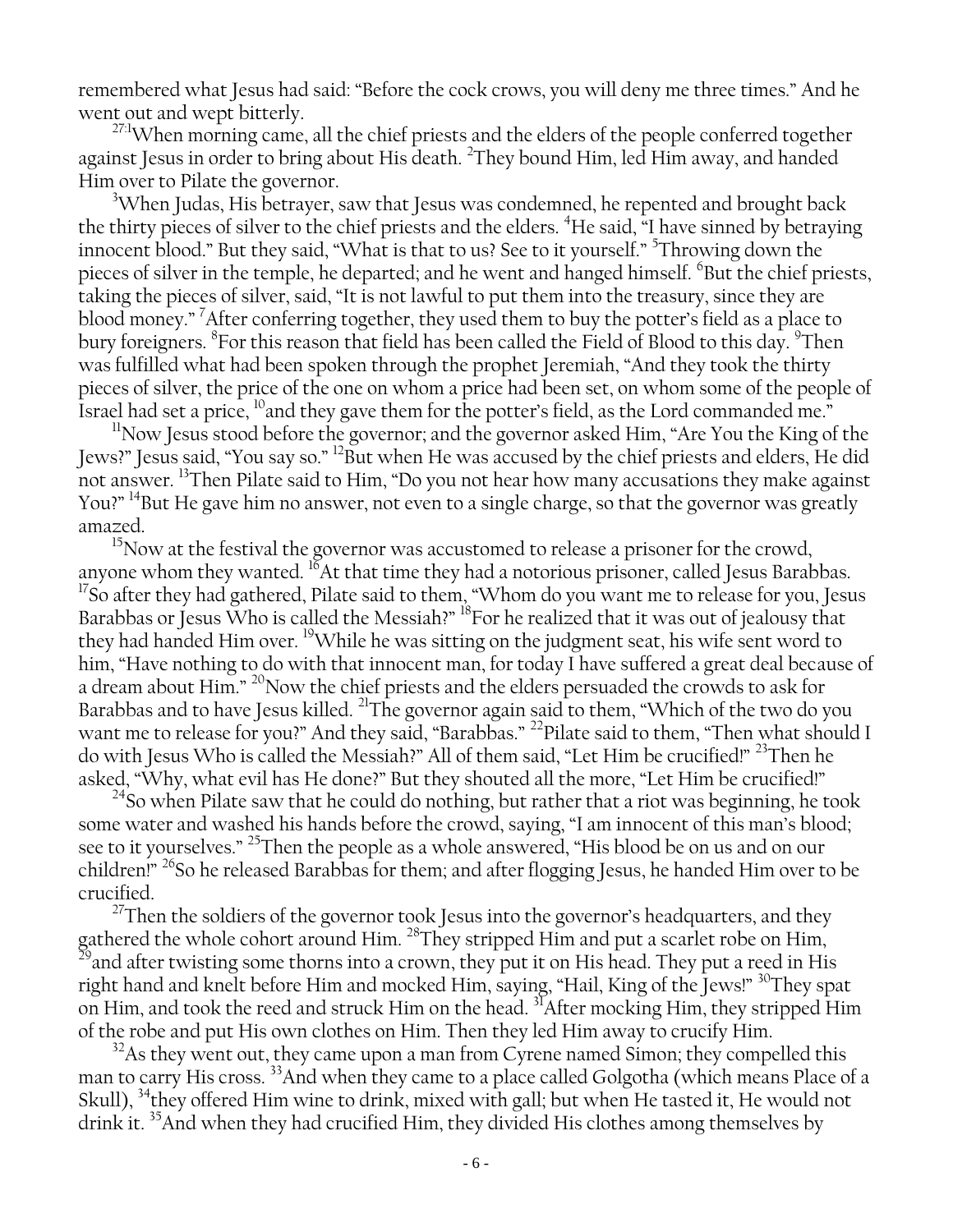casting lots; <sup>36</sup>then they sat down there and kept watch over Him. <sup>37</sup>Over His head they put the charge against Him, which read, "This is Jesus, the King of the Jews."

 $^{38}$ Then two bandits were crucified with Him, one on His right and one on His left.  $^{39}$ Those who passed by derided Him, shaking their heads  $40^{\circ}$  and saying, "You who would destroy the temple and build it in three days, save Yourself! If You are the Son of God, come down from the cross." <sup>41</sup>In the same way the chief priests also, along with the scribes and elders, were mocking Him, saying, <sup>42</sup>"He saved others; He cannot save Himself. He is the King of Israel; let Him come down from the cross now, and we will believe in Him. <sup>43</sup>He trusts in God; let God deliver Him now, if He wants to; for He said, 'I am God's Son.' " <sup>44</sup>The bandits who were crucified with Him also taunted Him in the same way.

 $^{45}$ From noon on, darkness came over the whole land until three in the afternoon.  $^{46}$ And about three o'clock Jesus cried with a loud voice, "Eli, Eli, lema sabachthani?" that is, "My God, my God, why have You forsaken Me?" <sup>47</sup>When some of the bystanders heard it, they said, "This man is calling for Elijah." <sup>48</sup>At once one of them ran and got a sponge, filled it with sour wine, put it on a stick, and gave it to Him to drink. <sup>49</sup>But the others said, "Wait, let us see whether Elijah will come to save Him." <sup>50</sup>Then Jesus cried again with a loud voice and breathed His last. <sup>51</sup>At that moment the curtain of the temple was torn in two, from top to bottom. The earth shook, and the rocks were split. <sup>52</sup>The tombs also were opened, and many bodies of the saints who had fallen asleep were raised. <sup>53</sup>After His resurrection they came out of the tombs and entered the holy city and appeared to many.  $54$ Now when the centurion and those with him, who were keeping watch over Jesus, saw the earthquake and what took place, they were terrified and said, "Truly this man was God's Son!"

<sup>55</sup>Many women were also there, looking on from a distance; they had followed Jesus from Galilee and had provided for him. <sup>56</sup>Among them were Mary Magdalene, and Mary the mother of James and Joseph, and the mother of the sons of Zebedee.

 $57$ When it was evening, there came a rich man from Arimathea, named Joseph, who was also a disciple of Jesus. <sup>58</sup>He went to Pilate and asked for the body of Jesus; then Pilate ordered it to be given to him.  $59$ So Joseph took the body and wrapped it in a clean linen cloth  $60$  and laid it in his own new tomb, which he had hewn in the rock. He then rolled a great stone to the door of the tomb and went away. <sup>61</sup>Mary Magdalene and the other Mary were there, sitting opposite the tomb. <sup>62</sup>The next day, that is, after the day of Preparation, the chief priests and the Pharisees gathered before Pilate <sup>63</sup> and said, "Sir, we remember what that impostor said while He was still alive, 'After three days I will rise again.' <sup>64</sup>Therefore command the tomb to be made secure until the third day; otherwise His disciples may go and steal Him away, and tell the people, 'He has been raised from the dead,' and the last deception would be worse than the first." <sup>65</sup>Pilate said to them, "You have a guard of soldiers; go, make it as secure as you can." <sup>66</sup>So they went with the guard and made the tomb secure by sealing the stone.

#### **SERMON**

*Throughout Holy Week we will hear references to the cross as the tree of life. That cross, which the world sees as a method of torture and death, Christians believe bears for the whole world all the fruits of the mythic tree of life. From a palm procession to the reading of the synoptic (Matthew, Mark and Luke) passion, from the cross of death to the tree of life*—*we proclaim the whole truth on this one Sunday.*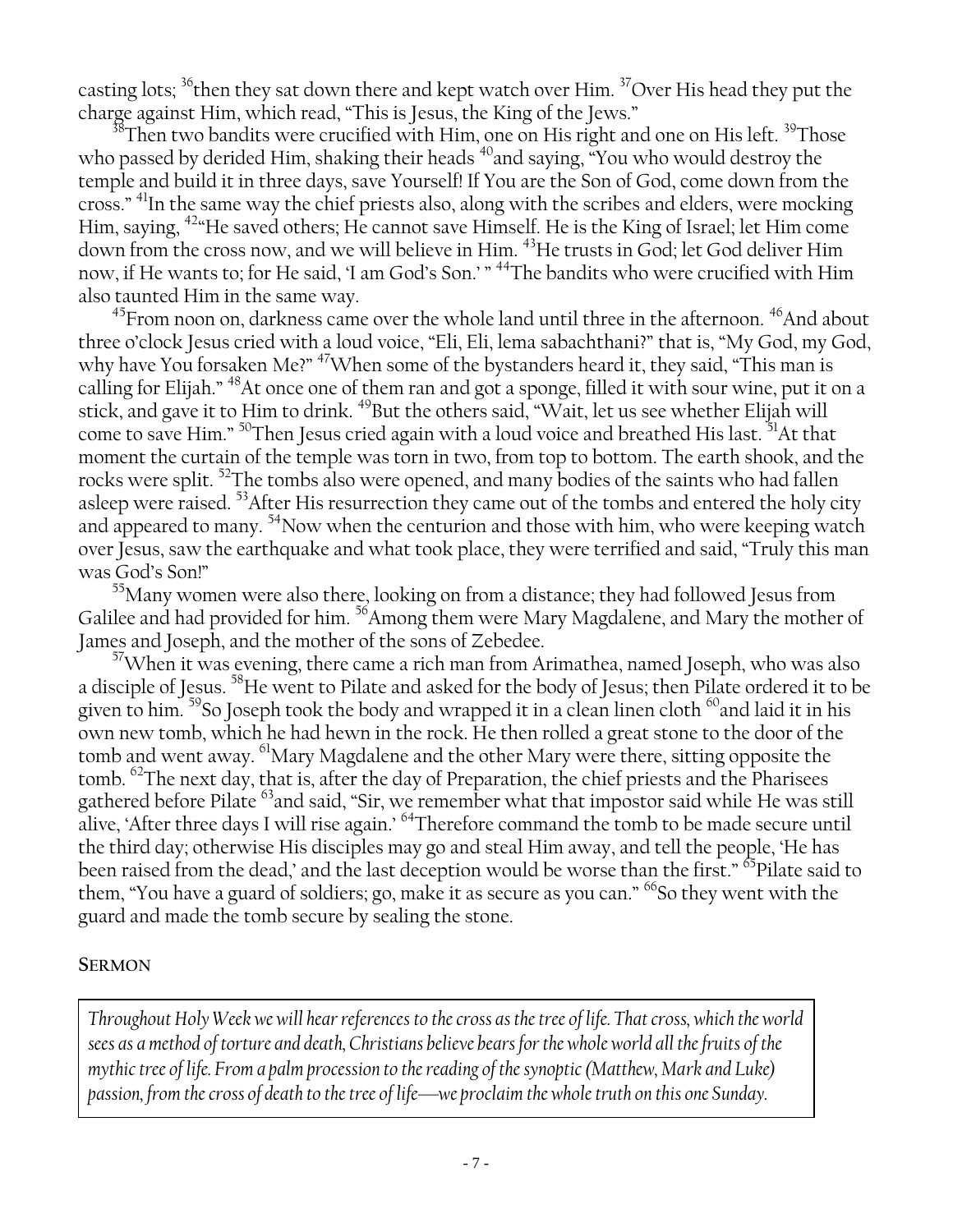#### **HYMN** *O Sacred Head, Now Wounded*

O sacred Head, now wounded, with grief and shame weighed down; now scornfully surrounded with thorns, Thine only crown; O sacred Head, what glory, what bliss 'til now was Thine! Yet, though despised and gory, I joy to call Thee mine.

How art Thou pale with anguish, with sore abuse and scorn; How does that visage languish which one was bright as morn! Thy grief and bitter Passion were all for sinners' gain; Mine, mine was the transgression, but Thine the deadly pain.

What language shall I borrow to thank Thee, dearest Friend, for this, Thy dying sorrow, Thy pity without end? O make me Thine forever; and should I fainting be, Lord, let me never, never outlive my love to Thee.

## **PRAYER**

#### **OFFERING**

*If you have not signed up for electronic giving, you can mail your offering in to Bethel (P.O. Box 22, Porter, 56280) or you may make your offering online at our website [\(www.bethelofporter.com\)](http://www.bethelofporter.com/).* 

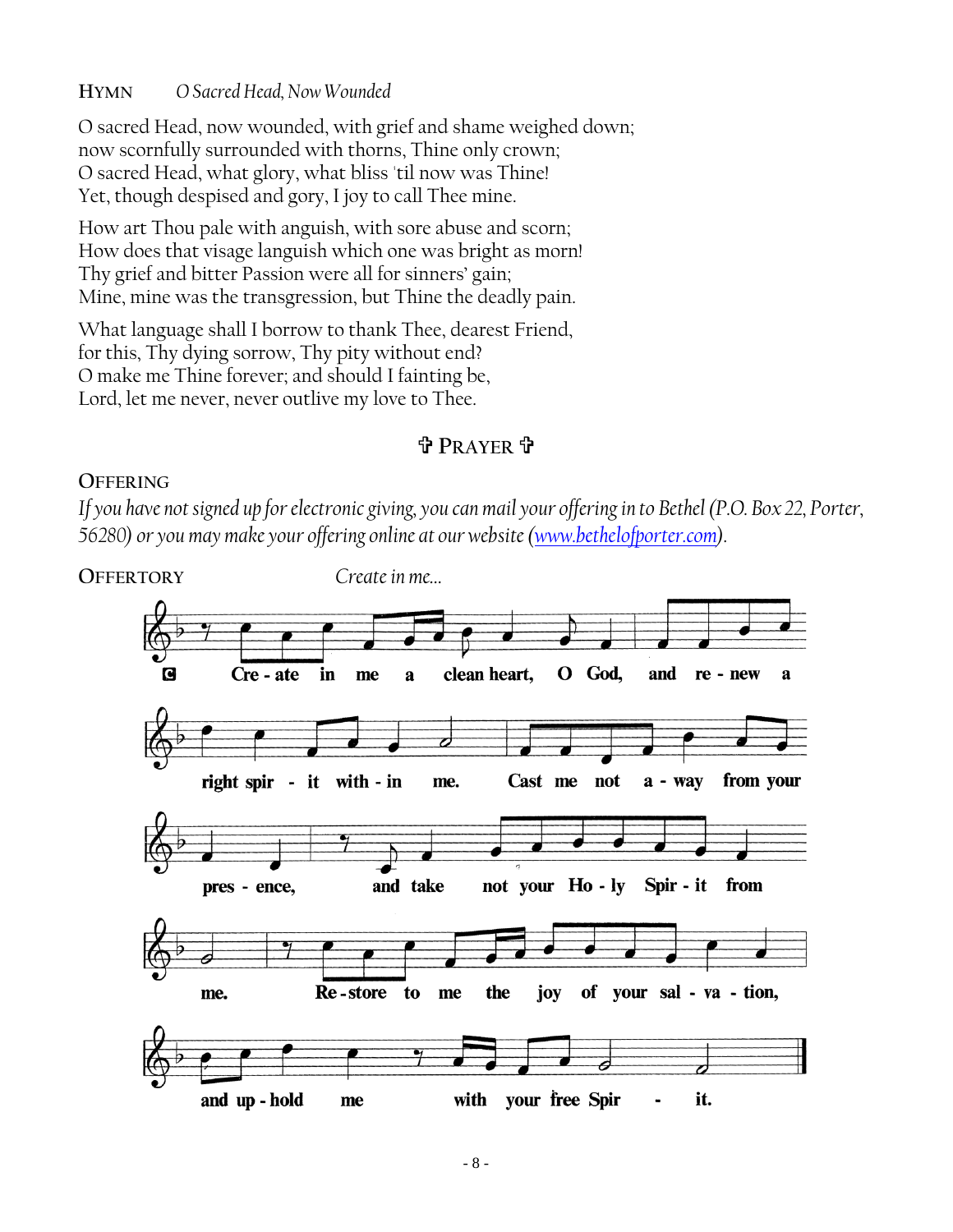#### **PRAYERS OF INTERCESSION**

In our separate homes but gathered together in the Spirit, we pray for the church, the world, and all in need.

## *A brief silence.*

Triune God, in Your boundless compassion You lived among us and suffered death at human hands. Hear and heed our fervent prayers: for the church around the world, that the faithful be nourished by Your presence in the Word and so be faithful witnesses of Your steadfast love; for pastors and bishops, that they be strengthened for their tasks of ministry; for all those who are assisting the digital sharing of worship materials; for guidance in keeping this Holy Week in devout prayer and praise; (*A brief silence.)* Holy God,

## **Hear our prayer.**

For the earth, that it be saved from pollution and disregard; for endangered animals, that they and their habitats be protected; for villages and towns without access to clean water; (*A brief silence.)* Creating God,

## **Hear our prayer.**

For peace through the world, especially in Syria and Afghanistan; for an end to terrorism and religious violence; for all elected leaders, that they see our crisis rightly and make judgments wisely; for wisdom in distributing governmental economic aid; (*A brief silence.)* Mighty God, **Hear our prayer.**

For our distraught world facing the coronavirus; for countries hardest hit, especially China, Italy, Spain, and the United States; for those who grieve their dead; for the sick and their families; for those fearful of an unknown future; for the millions of unemployed; for children at home, that they be safe from abuse; for those who have been led to rely on empty remedies; for hospitals, in their desperate need for supplies; for all medical workers struggling to care for the sick and dying; (*A brief silence.)* Compassionate God,

## **Hear our prayer.**

For all who are facing the criminal justice system; for those falsely accused of crime; for those who are incarcerated, that they be kept safe; for those who face isolation or execution; for those who face persecution and oppression, especially our brothers and sisters in Christ around the world.(*A brief silence.)* Righteous God,

## **Hear our prayer.**

For those whose needs we know, for those whose needs are hidden; for those with prior illnesses whose treatments are now postponed; for all who will die today; for those who are homeless; for all who are sick; especially for those we name here: Bea, Merv, Emily, Dick, Angie, Shirley, and Lynette. (*A brief silence.)* Benevolent God,

## **Hear our prayer.**

Guard us from betraying You, and grant that in all things we remain faithful to the new covenant poured out for us in the cup of Your salvation. (*A brief silence.)* Loving God, **Hear our prayer.**

## Almighty God, we give You thanks for the technology by which we stay connected; for having enough food, and for the support of our community of faith. You have destroyed the power of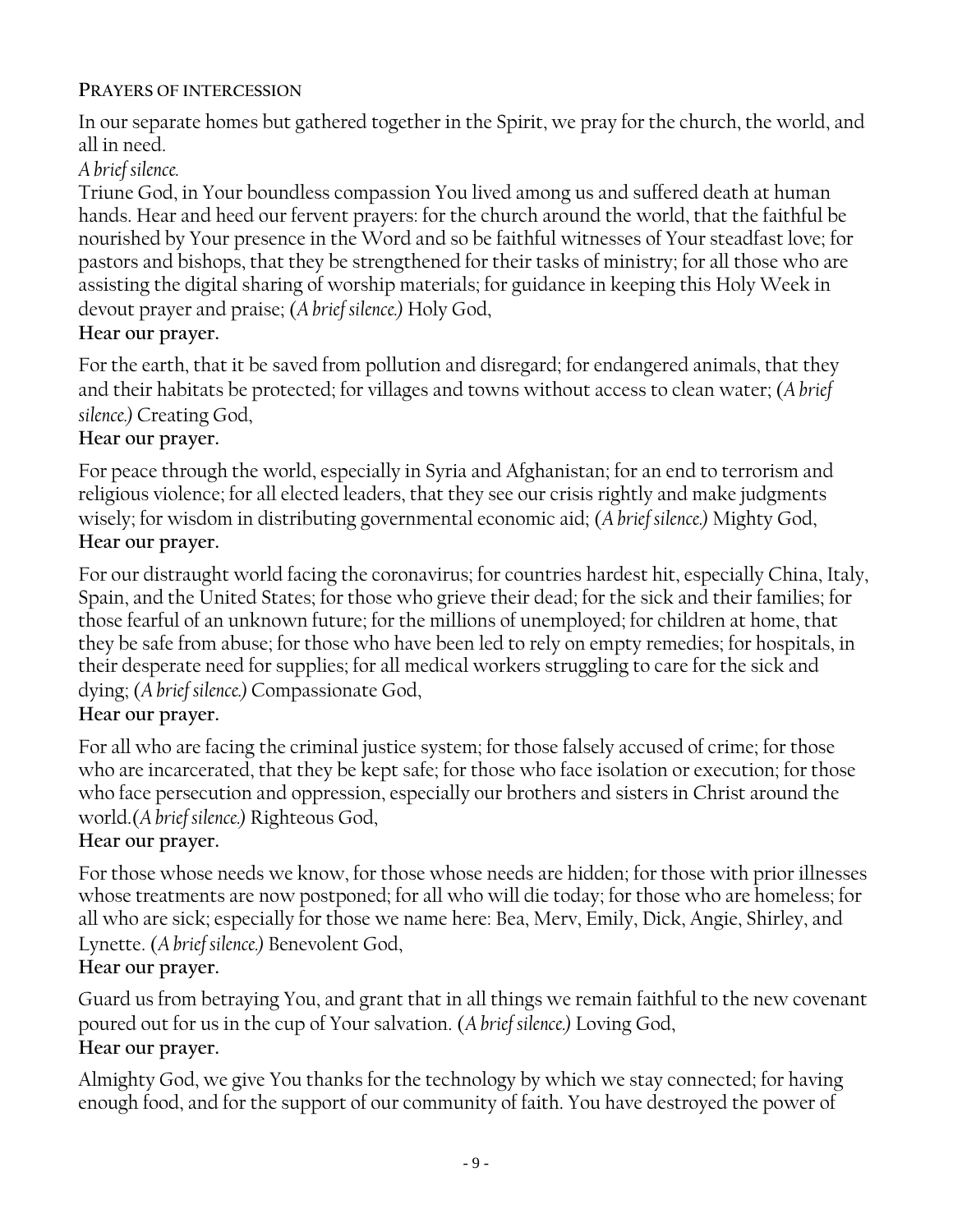death. Teach us to die daily to sin, give us grace to trust in Your eternal care of the faithful departed and at the end of time bring us all to the joy of resurrection. (*A brief silence.)* Eternal God, **Hear our prayer.**

Merciful God, accompany our journey through these forty days. Renew us in the gift of baptism, that we may provide for those who are poor, pray for those in need, fast from self-indulgence, and above all that we may find our treasure in the life of Your Son, Jesus Christ, our Savior and Lord, Who lives and reigns with You and the Holy Spirit, one God, now and forever. **Amen.**

## L**ORD'S PRAYER**

- P. Gathered into one by the Holy Spirit, let us pray as Jesus taught us:
- **C. Our Father, Who art in heaven, hallowed be Thy name, Thy kingdom come, Thy will be done, on earth as it is in heaven. Give us this day our daily bread; and forgive us our trespasses, as we forgive those who trespass against us; and lead us not into temptation, but deliver us from evil. For Thine is the kingdom, and the power, and the glory, forever and ever. Amen.**

## **SENDING**

#### **BLESSING**

P. The God Who formed you in love, Who renews you through grace, and Who will transform you into glory, Father,  $+$  Son and Holy Spirit, bless you this day and always.

**C. Amen**

### **SENDING HYMN** *On My Heart*

On my heart imprint Your image, Blessed Jesus, king of grace, That life's troubles nor its pleasures Ever may Your work erase; Let the clear inscription be: Jesus, crucified for me, Is my life, my hope's foundation, All my glory and salvation!

#### **DISMISSAL**

- P. Marked with the Cross of Christ, go in peace to love and serve the Lord.
- **C. Thanks be to God!**

*Please join us Thursday evening at 7:00 pm as we begin our celebration of the great festival which is the center point of our faith, the Triduum: Maundy Thursday, Good Friday and Easter Sunday.*